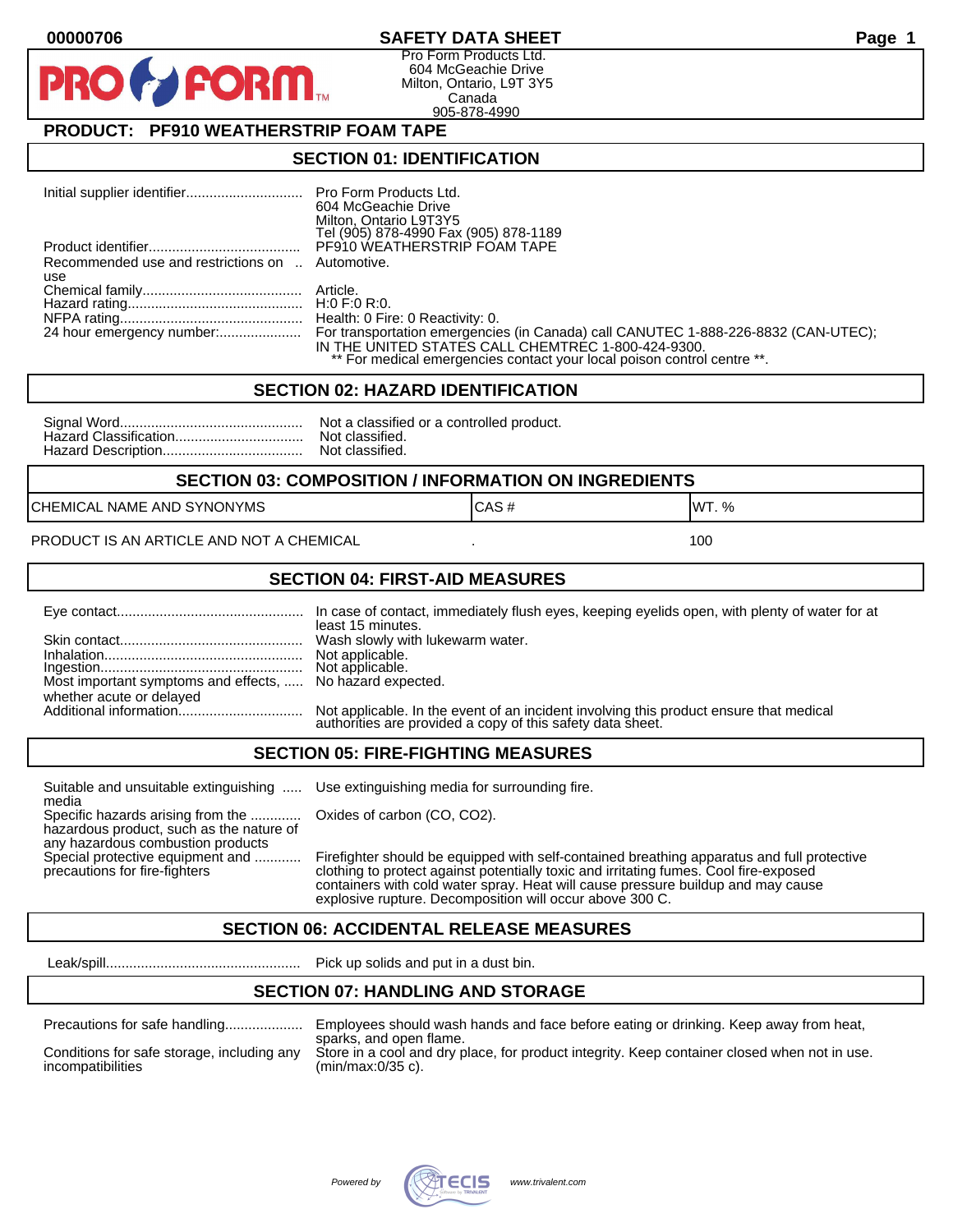**00000706 SAFETY DATA SHEET Page 2**

#### **SECTION 08: EXPOSURE CONTROLS / PERSONAL PROTECTION**

| <b>INGREDIENTS</b>               | <b>TWA</b> | <b>ACGIH TLV</b><br>STEL                                                                                                          | PEL | <b>OSHA PEL</b><br>STEL                                                                                                                                                    | <b>NIOSH</b><br>IREL |
|----------------------------------|------------|-----------------------------------------------------------------------------------------------------------------------------------|-----|----------------------------------------------------------------------------------------------------------------------------------------------------------------------------|----------------------|
|                                  |            | Not applicable.<br>Not applicable.<br>Not applicable.<br>Wear adequate protective clothes.<br>Safety boots per local regulations. |     | Educate and train employees on the safe use and handling of the product. Employees<br>should wash their hands and face before eating, drinking, or using tobacco products. |                      |
| Appropriate engineering controls |            | General ventilation.                                                                                                              |     |                                                                                                                                                                            |                      |

### **SECTION 09: PHYSICAL AND CHEMICAL PROPERTIES**

|                                                | Tape.                                                             |
|------------------------------------------------|-------------------------------------------------------------------|
|                                                | Various colours. (Prolonged storage may lead to discolouration.). |
|                                                | Slight.                                                           |
|                                                | Not applicable.                                                   |
| Vapour pressure (mm Hg)                        | Not applicable.                                                   |
|                                                | Not applicable.                                                   |
|                                                | Not applicable.                                                   |
| Relative Density (Specific Gravity)            | No data.                                                          |
| Melting / Freezing point (deg C)               | Not applicable.                                                   |
|                                                | Insoluble.                                                        |
| Initial boiling point / boiling range (deg C). | Not applicable.                                                   |
|                                                | Not applicable.                                                   |
| Flash point (deg C), method                    | Not applicable.                                                   |
| Auto ignition temperature (deg C)              | Not applicable.                                                   |
| Upper flammable limit (% vol)                  | Not applicable.                                                   |
| Lower flammable limit (% vol)                  | No Data.                                                          |
| Partition coefficient - n-octanol/water        | No data.                                                          |
|                                                | No data.                                                          |
|                                                | No data.                                                          |

### **SECTION 10: STABILITY AND REACTIVITY**

| Conditions to avoid, including static  Keep away from heat.<br>discharge, shock or vibration<br>Hazardous decomposition products Oxides of carbon (CO,CO2). | Stable at normal temperatures and pressures.<br>Avoid heat, sparks and flames.<br>Possibility of hazardous reactions Will not occur under normal temperature and pressure. |
|-------------------------------------------------------------------------------------------------------------------------------------------------------------|----------------------------------------------------------------------------------------------------------------------------------------------------------------------------|
|                                                                                                                                                             |                                                                                                                                                                            |

## **SECTION 11: TOXICOLOGICAL INFORMATION**

| <b>INGREDIENTS</b> |                                                                                            | ILC50                                                                                   | ILD50 |
|--------------------|--------------------------------------------------------------------------------------------|-----------------------------------------------------------------------------------------|-------|
|                    | Not expected to pose any hazards.<br>Not applicable.<br>Not applicable.<br>Not applicable. | occupational hygiene adhered to, risks are improbable. May cause mechanical irritation. |       |

### **SECTION 12: ECOLOGICAL INFORMATION**

Persistence and degradability................... Not available.

## **SECTION 13: DISPOSAL CONSIDERATIONS**

and methods of disposal, including any contaminated packaging

Information on safe handling for disposal . Dispose of waste in accordance with all applicable Federal, Provincial/State and local